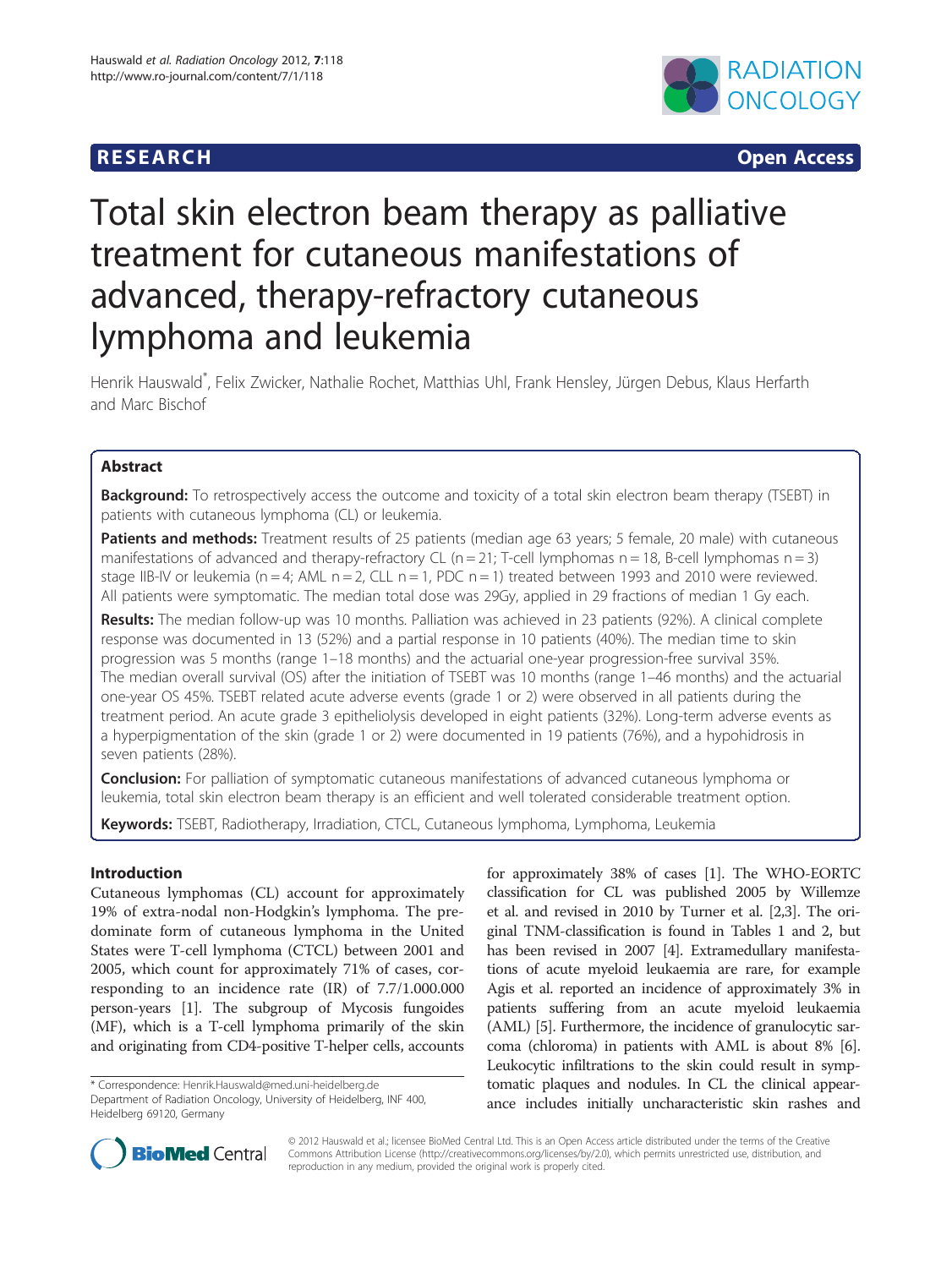<span id="page-1-0"></span>Table 1 classification of cutaneous T-cell lymphoma (CTCL)

| <b>T-classification</b> | Description                                                                                       |  |  |  |  |
|-------------------------|---------------------------------------------------------------------------------------------------|--|--|--|--|
| T <sub>0</sub>          | Clinically and/or histopathologically suspicious lesions                                          |  |  |  |  |
| T1                      | Limited plaques, papules, or eczematous patches<br>covering $<$ 10% of the skin surface           |  |  |  |  |
| T <sub>2</sub>          | Generalized plaques, papules, or erythematous patches<br>covering 10% or more of the skin surface |  |  |  |  |
| T <sub>3</sub>          | Tumors, one or more                                                                               |  |  |  |  |
| T4                      | Generalized erythroderma                                                                          |  |  |  |  |
| N-classification        |                                                                                                   |  |  |  |  |
| N <sub>0</sub>          | No clinically abnormal peripheral lymph nodes;<br>pathology negative for CTCL                     |  |  |  |  |
| N <sub>1</sub>          | Clinically abnormal peripheral lymph nodes;<br>pathology negative for CTCL                        |  |  |  |  |
| N <sub>2</sub>          | No clinically abnormal peripheral lymph nodes;<br>pathology positive for CTCL                     |  |  |  |  |
| N <sub>3</sub>          | Clinically abnormal peripheral lymph nodes;<br>pathology positive for CTCL                        |  |  |  |  |
| M-classification        |                                                                                                   |  |  |  |  |
| M <sub>0</sub>          | No visceral organ involvement                                                                     |  |  |  |  |
| M1                      | Visceral involvement (must have pathology<br>confirmation and organ involved should be specified) |  |  |  |  |

pruritus, in later stages plaques were found, followed by eventually ulcerating tumors and nodules, as well as erythroderma. Patients might additionally suffer from extensive pruritus, pain and superinfections, so adapted treatments are necessary. Total skin electron beam therapy (TSEBT) using rotational technique was described by Podgorsak et al. and Kumar et al. [[7,8\]](#page-6-0). Furthermore, Funk et al. reported on the technique and setup used in Heidelberg: rotational TSEBT is applied using two 6 MeV-electron beams being reduced to 4 MeV by a Lucite moderator [[9\]](#page-6-0). TSEBT using electron beam energies of 3–4 MeV results in a dose fall-off in the visceral tissue to approximately 10% at 17 mm depth, allowing the application of high therapeutic treatment doses within the skin (approximately 80% dose at 5 mm depth) while avoiding penetration to deeper tissue [[7\]](#page-6-0). For treatment of cutaneous manifestations from leukemia, for example

Table 2 Staging system of cutaneous T-cell lymphoma (CTCL) (original version)

| Stage       | Т              | Ν       | M<br>$\Omega$ |
|-------------|----------------|---------|---------------|
| ΙA          | 1              | 0       |               |
| IB          | 2              | 0       | 0             |
| <b>IIA</b>  | 1,2            | 1       | $\Omega$      |
| IIB         | 3              | 0,1     | 0             |
| $\parallel$ | $\overline{4}$ | 0,1     | 0             |
| <b>IVA</b>  | $1 - 4$        | 2,3     | $\Omega$      |
| <b>IVB</b>  | $1 - 4$        | $0 - 3$ |               |

leukemia cutis or chloroma, only a few reports on local radiotherapy or TSEBT do exist and large series or prospective studies are lacking [[10-13\]](#page-6-0). This retrospective single institution analysis is an update of previously published data [\[9](#page-6-0)] and was performed to access outcome and toxicity of TSEBT in patients with cutaneous manifestations of advanced, extensively pretreated and therapyrefractory CL or leukemia to help finding ways to improve prognosis, morbidity and mortality.

# Patients and methods

# Patient characteristics

Between 1993 and 2010, 25 patients with advanced, pretreated and therapy-refractory CL stage IIB to IV or cutaneous manifestations of leukemia were treated in palliative intention with TSEBT at the Department of Radiation Oncology of the University Hospital Heidelberg. Even though the underlying diseases were partially different, the clinical situations of these patients as well as clinical challenge in palliation were comparable and therefore analyzed together. All patients were refractory to extensive pre-treatment with topical and systemic approaches as chemotherapy, interferon, and/or PUVAphotochemotherapy. All patients were symptomatic with hemorrhages, pruritus, pain and/or ulcerating skin manifestations. The median time interval between initial diagnosis of the underlying disease and initiation of TSEBT was 2 years (range 0.5-8 years). Further characteristics were listed in Table [3](#page-2-0). Unfortunately, the retrospective character of this analyses limits further specifications of the underlying diseases. An example of lesions before and in the first follow-up examination in a patient suffering from stage IIB CL were seen in Figures [1](#page-2-0) and [2.](#page-2-0)

# Radiotherapy

Radiotherapy was performed as total skin electron beam therapy and the patient standing in an upright position on a rotating base being irradiated by two electron fields with initial energies of 6 MeV that are reduced to 3.8 MeV by a Lucite moderator. Details on treatment setup were published by Funk et al. [[9\]](#page-6-0). It was our intention to perform a conventional TSEBT applying a total dose of 30–35 Gy. The median total dose applied was 29Gy (range 11–35 Gy), median single fraction size was 1 Gy (range 1–1.5 Gy). Additionally, 9 patients received a local boost irradiation using electron beams. During the course of radiotherapy, all patients were treated as inpatients to observe them closely and to avoid a tumor lysis syndrome.

# **Statistics**

The data was analysed regarding overall survival (OS) and skin-progression-free survival (PFS). Statistical analyses were carried out with SPSS statistical package (SPSS Inc., Chicago, IL, U.S.A.) using log-rank test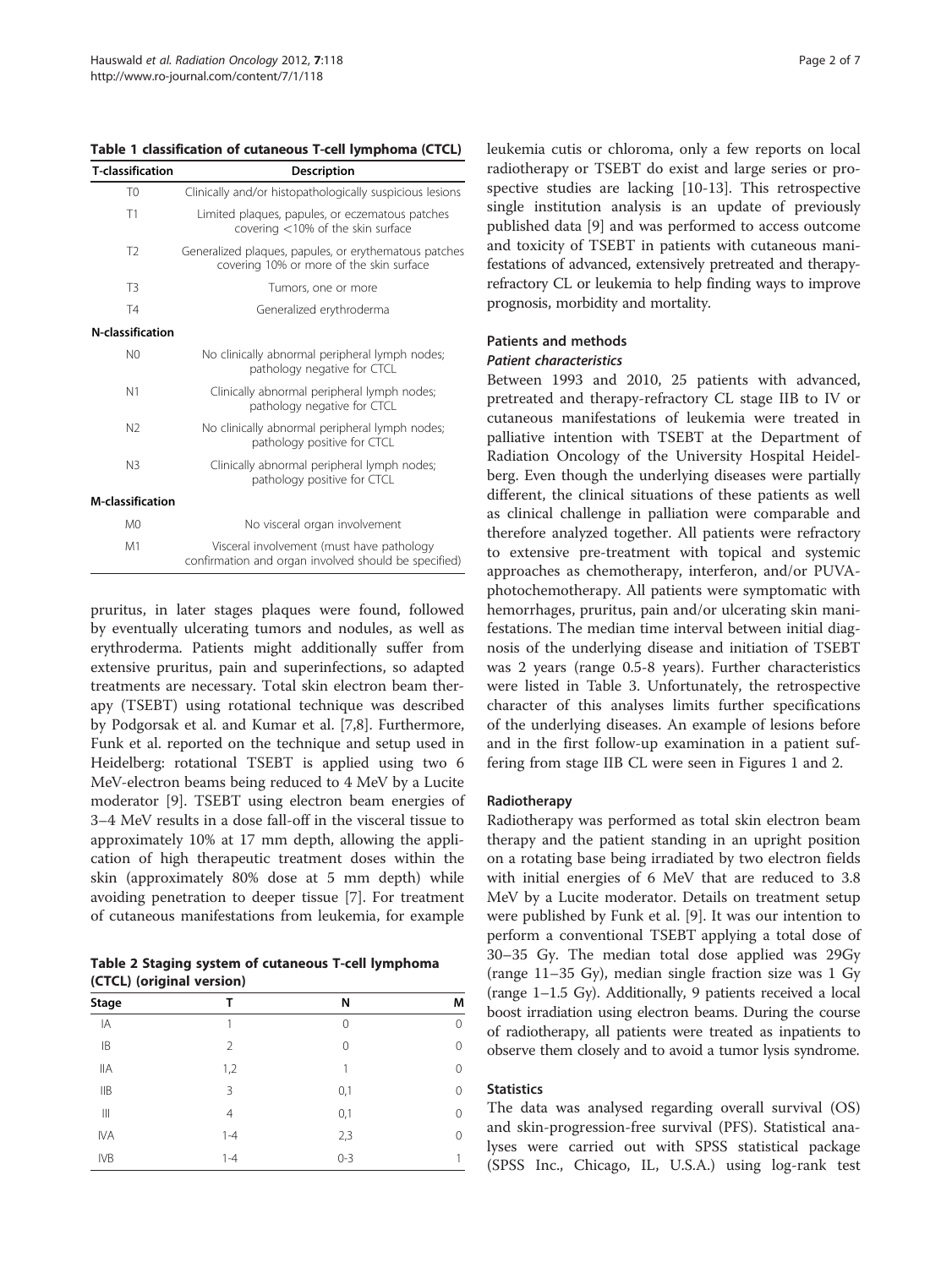| uiciapy-iciiactory cL                       |                    |                |  |  |  |  |
|---------------------------------------------|--------------------|----------------|--|--|--|--|
| <b>Patient characteristic</b>               | No. of<br>patients | Percentage     |  |  |  |  |
| Demography                                  |                    |                |  |  |  |  |
| male                                        | 20                 | 80             |  |  |  |  |
| female                                      | 5                  | 20             |  |  |  |  |
| age:                                        |                    |                |  |  |  |  |
| median, 63 years                            |                    |                |  |  |  |  |
| range, 28-76 years                          |                    |                |  |  |  |  |
| <b>Tumor classification</b>                 |                    |                |  |  |  |  |
| T-cell lymphoma (CTCL)                      | 17                 | 68             |  |  |  |  |
| B-cell lymphoma (CBCL)                      | $\overline{4}$     | 16             |  |  |  |  |
| Acute myeloic leukemia                      | 2                  | 8              |  |  |  |  |
| (AML)                                       |                    |                |  |  |  |  |
| Chronic lymphatic leukemia (CLL)            | 1                  | $\overline{4}$ |  |  |  |  |
| Plasmacytoid dendritic cell leukemia (PDCL) | 1                  | $\overline{4}$ |  |  |  |  |
| <b>Tumor stage</b>                          |                    |                |  |  |  |  |
| IIB                                         | $\overline{4}$     | 16             |  |  |  |  |
| $\mathbf{III}$                              | 1                  | 4              |  |  |  |  |
| <b>IVA</b>                                  | 10                 | 40             |  |  |  |  |
| <b>IVB</b>                                  | 7                  | 28             |  |  |  |  |
| n. a.                                       | 3                  | 12             |  |  |  |  |

<span id="page-2-0"></span>Table 3 Characteristics of 25 patients with advanced and therapy-refractory CL

(Mantel-Cox) and Kaplan-Meier's estimation. Significance was defined as p-value  $<$  0.05. All time estimates began with the initiation of radiation treatment. Documented long-term side effects were classified according to the RTOG/EORTC Late Radiation Morbidity Scoring Scheme (Appendix IV, CTC Version 2.0). Approval of the ethics committee Heidelberg was obtained.

# Results

#### Response to treatment, tumor control and survival

The median follow-up time was 10 months (range 1– 46 months). Treatment response regarding palliation with symptom relief, especially of pruritus and regression of cutaneous lesions, was achieved in 23 patients (92%). A clinical complete response was documented in 13 (52%) and a partial response in 10 patients (40%). The median time to skin progression was 5 months (range 1– 18 months) and the actuarial six-months and one-year skin-progression-free survival were 55% and 35%, respectively (Figure [3](#page-3-0)). There were no statistically significant differences  $(p = 0.076)$  in PFS between CTCL (mean PFS 8.4 months, 95% CI 5.3-11.5 months), CBCL (mean PFS 3.0 months, 95% CI 1.8-4.1 months) and leukemia (mean PFS 13.5 months, 95% CI 10.6-16.4 months). The median overall survival after the initiation of TSEBT was 10 months (range 1–46 months; Figure [4\)](#page-4-0). The actuarial one-, two- and three-year OS were 45%, 20% and 7%,



Figure 1 An example of lesions before TSEBT in a patient suffering from stage IIB CL.

respectively. In total 8 patients survived at least 20 months after initiation of TSEBT despite advanced and therapyrefractory disease as well as advanced age at time of TSEBT.

### Adverse events

Treatment related acute adverse events as mild to moderate fatigue, mild erythema, dry desquamation, mild



Figure 2 The leasions from image 1 as seen in the first follow-up examination.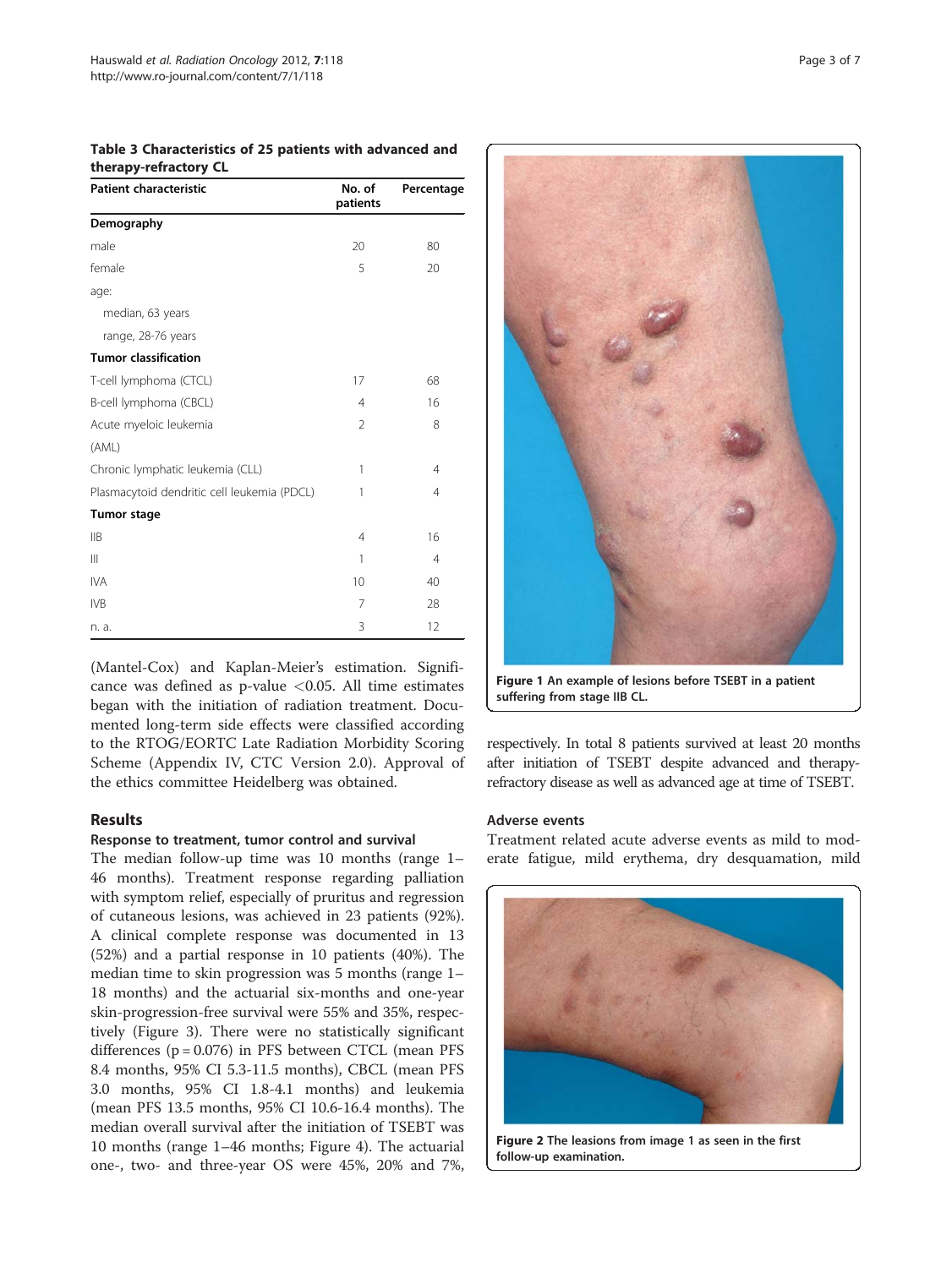<span id="page-3-0"></span>

edema and alopecia were observed in all patients during the treatment period and shortly after. None of the patients suffered from tumor lysis syndrome. An acute grade 3 epitheliolysis developed in eight patients (31%). Two patients died due to tumor progression and organ failure during the radiation treatment. One of these 2 patients suffered from a pneumonia finally causing fatal renal failure, the other patient developed fatal renal failure due to a blast crisis during TSEBT. Furthermore, following long-term adverse events were documented during follow-up visits: grade 1 or 2 hyperpigmentation of the skin developed in 19 patients (76%), and seven patients (28%) reported a hypohidrosis.

# **Discussion**

We report the treatment results in 25 patients treated with total skin electron beam therapy between 1993 and 2010 for cutaneous manifestations of advanced, extensively pretreated and therapy-refractory cutaneous lymphoma and leukemia. The overall treatment response with 92% symptom relief, especially of the pruritus and regression of cutaneous lesions, and 52% clinical complete remissions as well as 40% partial remissions demonstrate the efficacy in the setting of advanced and otherwise therapy-refractory disease. In the daily routine, treatment side effects as fatigue and skin reactions seem manageable.

A recent development to reduce the significant treatment-related side effects is to identify a lower possible treatment dose while keeping the effective treatment response. In this setting, Harrison et al. identified 102 patients treated for MF with low-dose (5- < 30Gy) TSEBT between 1958 and 1995. Patients had stage classifications T2-T4. The overall response rates were dose dependent with 90% in patients receiving 5 to  $\langle 10 \text{ Gy} \rangle$  $(n = 19)$ , 98% in 10 to <20Gy and 97% in 20 to <30Gy and efficacy measures as OS and PFS were comparable [[14\]](#page-6-0). In comparison to our results, these patients were treated with TSEBT median 4 months after initial diagnosis; in our cohort, patients were extensively pretreated and time from initial diagnosis to TSEBT was median 2 years. Besides this, the majority (51 patients) had T2 disease. The PFS was not given for the whole group, but the subgroup with T3 and T4 disease and  $\ge$ /= 30 Gy TSEBT had a median PFS of 2.9 years and 4.6 years, respectively. Kamstrup et al. evaluated prospectively the efficacy of low-dose (10Gy) TSEBT. Ten patients with stage IB-IV MF were treated with 4 fractions of 1 Gy each week to a total dose of 10Gy. Six patients had T2, 2 patients T3 and 2 patients T4 disease, all patients received prior therapies. The median time from initial diagnosis to TSEBT was 1 year. The achieved overall response rate was 90% with a rate of CR as high as 70%. Median PFS was 5.2 months. Treatment was well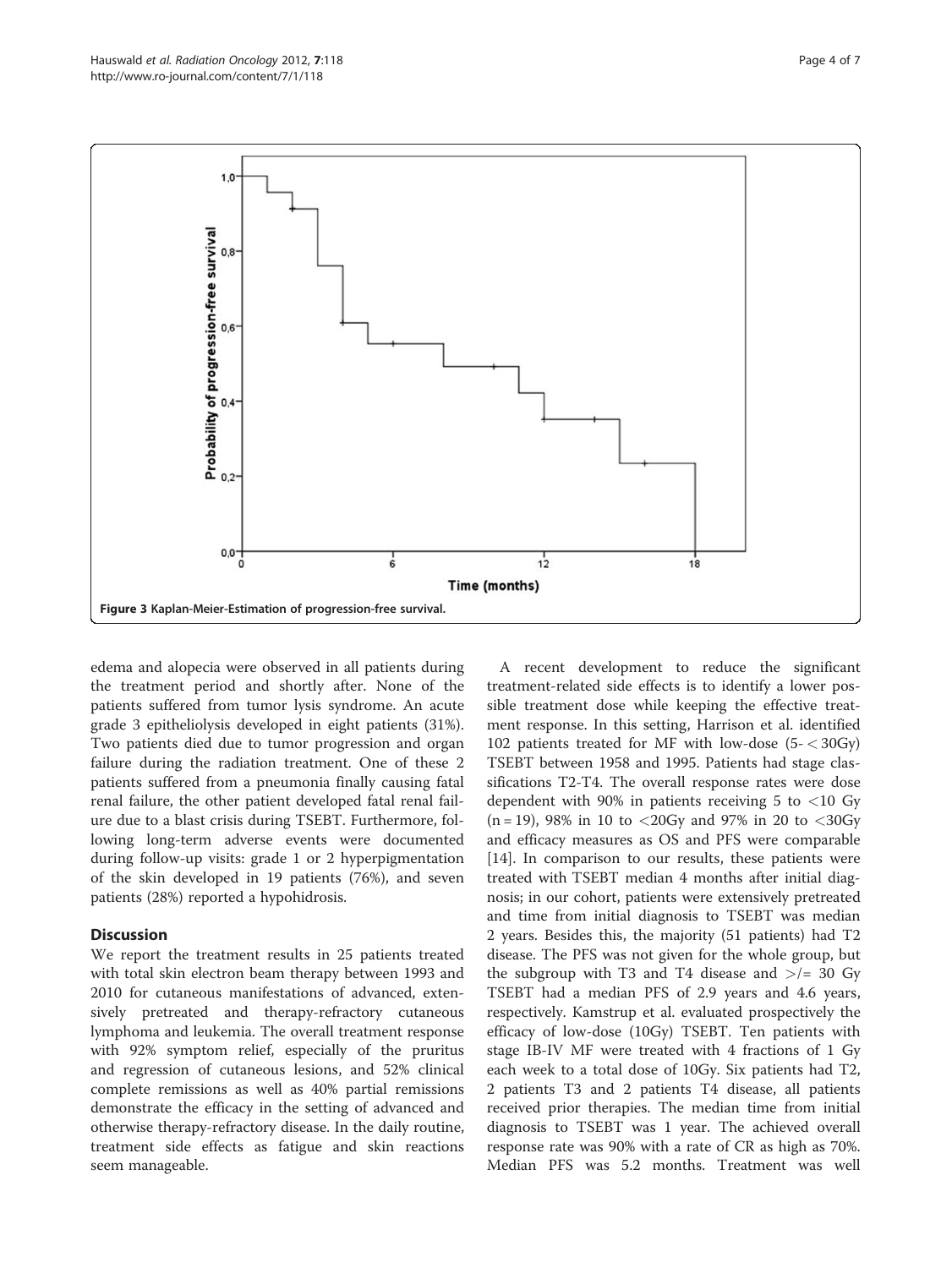<span id="page-4-0"></span>

tolerated with transient alopecia (56%) and ocular irritation (33%) as most common side effects [[15\]](#page-6-0). In comparison to our data, the overall response rates as well as PFS are comparable; however the number of patients with limited disease is relatively high in this study and one would have expected better results in T2 stage.

An actual publication by Lindahl et al. reviewed 35 patients with CTCL treated with TSEBT in Denmark between 2001 and 2008. Almost all patients had previous treatments and 40% of patients had T2 disease. The median follow-up time was 7.6 months and 25 patients were treated with high-dose (30 Gy) TSEBT and 10 patients in a low-dose (4 Gy) protocol. The group of patients with low-dose TSEBT had inadequate treatment response (CR in 10%) compared to higher-doses (26–30 Gy in 1 Gy fractions; CR in 68%). Overall, 28% showed progressive disease, 22.2% in T2 and 35.7% in T3 stage. Median time to progression was 9 months. Side effects related to TSEBT were documented in 88% of patients, including erythema and ulceration in 80%. The most common long-term side effect was alopecia (44%), dry skin (36%), hyperpigmentation (28%), ocular irritation (24%) and temporary loss of finger nails (16%). Furthermore, 2 patients developed basal cell carcinoma and one patient a squamous cell carcinoma. However, in 1 of these 3 patients, PUVA was administered previously, while one other of these 3 patients previously received topical nitrogen mustard. The authors concluded that CTCLs are highly

radiosensitive and TSEBT offers significant palliation, but relapse is common and it remains unclear whether prior treatment to TSEBT prolongs the effects of TSEBT [[16\]](#page-6-0). Navi et al. reported on 180 patients treated with TSEBT as a first-line therapy for stage T2 and T3 MF, additionally, many patients received HN2 topically as an adjuvant treatment. All analyzed patients received a total dose of 30 Gy or more, in several patients a second course of TSEBT was necessary. Sixty-three percent achieved a clinical complete remission (CCR), the CCR rates for T2 and T3 stage were 75% and 47%, respectively. Furthermore, freedom from relapse (FFR) was longer in patients with T2 than T3 disease. Median duration of response was 29 months in T2 stage and 9 months in T3 stage. In multivariate analysis T2-stage and fewer prior therapies were associated with improved FFR. The 5-year overall survival was 63%, again, multivariate analysis showed T2-stage and lower count of prior therapies as well as younger age to be prognostic. Regarding side effects, nearly all patients were reported to have mild to moderate dermatitis, alopecia, nail dystrophy and xerosis [\[17](#page-6-0)]. In comparison, our results have lower survival rates and earlier tumor progression, which might be explained by the different patient selection. In our department, we normally see patients with advanced, extensively pretreated and therapy-refractory CL (including symptomatic patients with M1 disease), and TSEBT is not commonly used as a first-line therapy. So the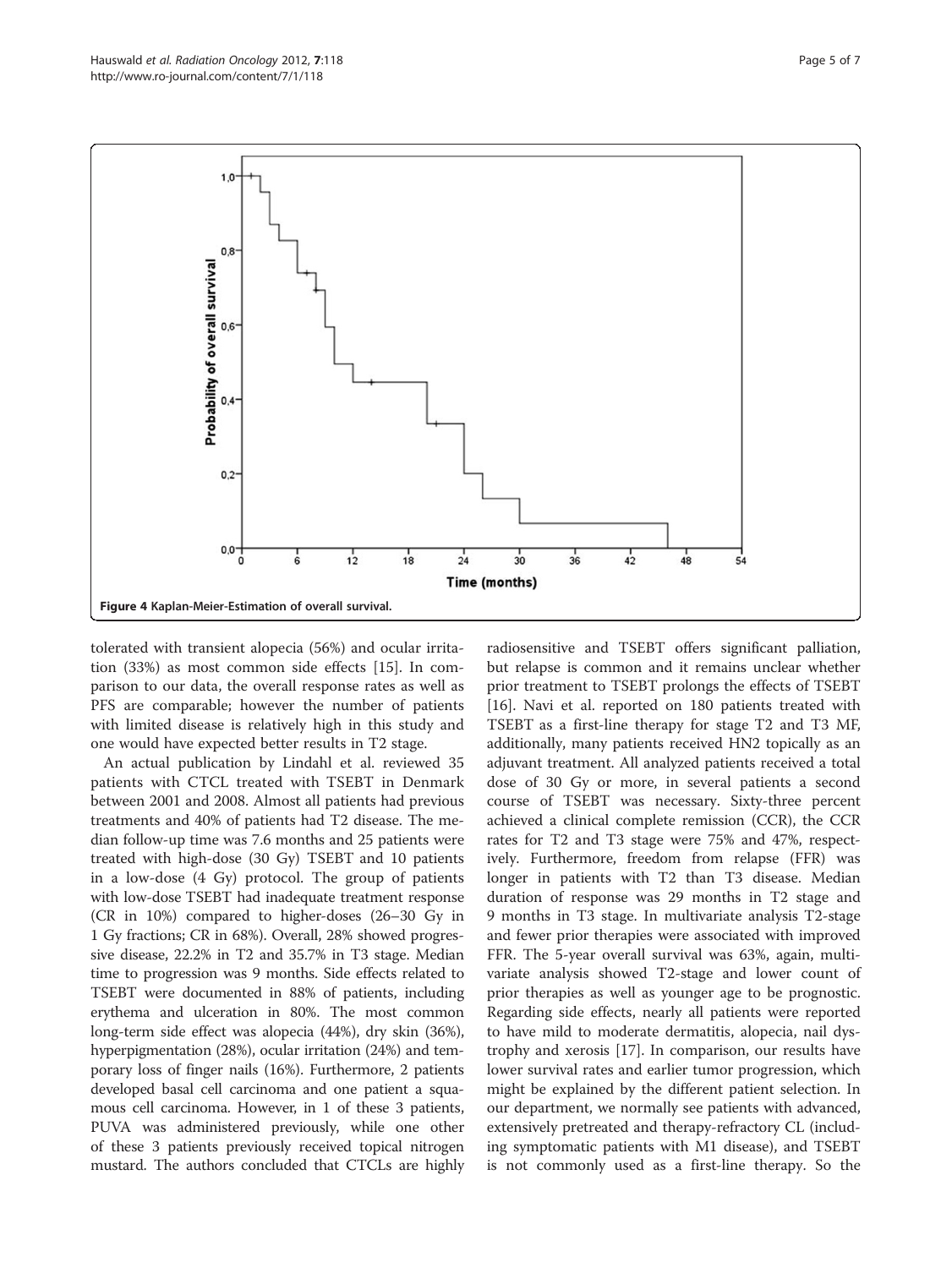#### Table 4 Overview of literature

| Author               | Stage              | Type of radiation<br>treatment | <b>Total dose</b>          | <b>Treatment response</b> | <b>PFS</b>                               | <b>OS</b>      |
|----------------------|--------------------|--------------------------------|----------------------------|---------------------------|------------------------------------------|----------------|
| Lindahl et al. [16]  | T1 5.7%            | <b>TSEBT</b>                   | High-dose (30 Gy) $n = 25$ | High-dose: CR 68%         | 9 months median                          | n. a.          |
|                      | T <sub>2</sub> 40% |                                | Low-dose $(4 Gy) n = 10$   | Low-dose:CR 10%           |                                          |                |
|                      | T3 48.6%           |                                |                            |                           |                                          |                |
|                      | T4 5.7%            |                                |                            |                           |                                          |                |
| Navi et al. [17]     | T <sub>2</sub> 57% | TSEBT $(+/-$ HN2)              | 36 Gy (range 30-40 Gy)     | T <sub>2</sub> : CCR 75%  | T2: 8.5 years                            | T2: 10.9 years |
|                      | T3 43%             |                                |                            | T3: CCR 47%               | T3: 2.9 years                            | T3: 4.7 years  |
| Kamstrup et al. [16] | $T2 n = 6$         | <b>TSEBT</b>                   | 10 Gy                      | OR 90%                    | median response duration<br>5.2 months   | n. a.          |
|                      | $T3 n = 2$         |                                |                            | CR 30%                    |                                          |                |
|                      | $T4 n = 2$         |                                |                            |                           |                                          |                |
| Chinn et al. [18]    | $T2 n = 55$        | TSEBT $(+/-$ HN2)              | Mostly 36 Gy               | T2: CR 76%                | Freedom from recurrence<br>at 1 year 41% | T2: 10.7 years |
|                      | $T3 n = 27$        |                                |                            | T3: CR 44%                |                                          | T3: 3.6 years  |
| This Analysis        | $IB n = 4$         | <b>TSEBT</b>                   | Median 29 Gy               | OR 92%                    | 5 months                                 | 10 months      |
|                      | III $n = 1$        |                                |                            | <b>CCR 52%</b>            |                                          |                |
|                      | $IVA n = 10$       |                                |                            |                           |                                          |                |
|                      | $IVB n = 7$        |                                |                            |                           |                                          |                |

Abbreviations: TSEBT total skin electron beam therapy, CR complete remission, CCR clinical complete remission, OR overall response, PFS progression free survival, OS overall survival.

patients have had multiple different therapies including chemotherapies and/or PUVA-photochemotherapy and are refractory to those. As Navi and colleagues reported, prior treatments reduced in their multivariate analysis the possibility of response to TSEBT [[17](#page-6-0)]. Possibly native lymphoma cells respond better to TSEBT, which might explain the limited PFS in our analysis in comparison to e. g. Navi and colleagues. Furthermore, the stage of disease as well as extension of the lesions might play a relevant role. The patient group in our analysis included 10 patients in stage IVA disease and 7 patients in stage IVB disease, which were commonly not found in previous reports. An overview of the literature is found in Table 4.

In 2009 Neelis and co-workers published results on 18 patients with CBCL treated with palliative low-dose involved-field (IF) radiotherapy (4 Gy in 2 fractions) and 31 patients with MF treated with 4 Gy, later with 8 Gy in 2 fractions. In total 126 lymphoma sites were treated. All patients were previously treated with different approaches, 15 patients have already had TSEBT. In the group of patients with CBCL, the rate of complete remission (CR) was 75% (33/44 lesions). In patients suffering from CTCL and MF, the remission rate after application of 2 x 2 Gy was disappointing (70% failed to achieve a CR), so the treatment dose was increased to  $2 \times 4$  Gy and a CR rate of 92% (60/65 lesions) was achieved. According to the authors, high-grade side effects were not seen. In conclusion, the authors recommended low-dose IF radiotherapy as standard treatment

in patients with cutaneous lymphoma, with the option of re-irradiation at progression [\[19](#page-6-0)]. From our point of view, this concept of low-dose IF-RT seems to be an option in localized CL, or in the situation of localized recurrence after TSEBT.

Literature on cutaneous manifestations of leukemia, e. g. leukemia cutis is very rare. Pepek and colleagues reported on 2 pediatric patients treated with TSEBT and recommended the consideration of TSEBT for palliation [[11\]](#page-6-0). Furthermore, Rubin et al. concluded in a case report on a pediatric patient treated with TSEBT for leukemia cutis, that TSEBT is feasible and potentially effective [\[10](#page-6-0)]. Our experience supports the feasibility of TSEBT in cutaneous manifestations in leukemia, especially in palliative situations.

#### Conclusion

For palliation of symptomatic cutaneous manifestations of advanced, PUVA- and chemotherapy-refractory cutaneous lymphoma or leukemia, total skin electron beam therapy is an efficient and well tolerated considerable treatment option.

#### Competing interests

The authors declare that they have no competing interests.

#### Authors' contributions

HH: analysis and interpretation of data, writing manuscript. FZ: critically revision for important intellectual content, interpretation of data. NR: acquisition and analysis of data. MU: acquisition and analysis of data. FH: critically revision for important intellectual content, interpretation of data.